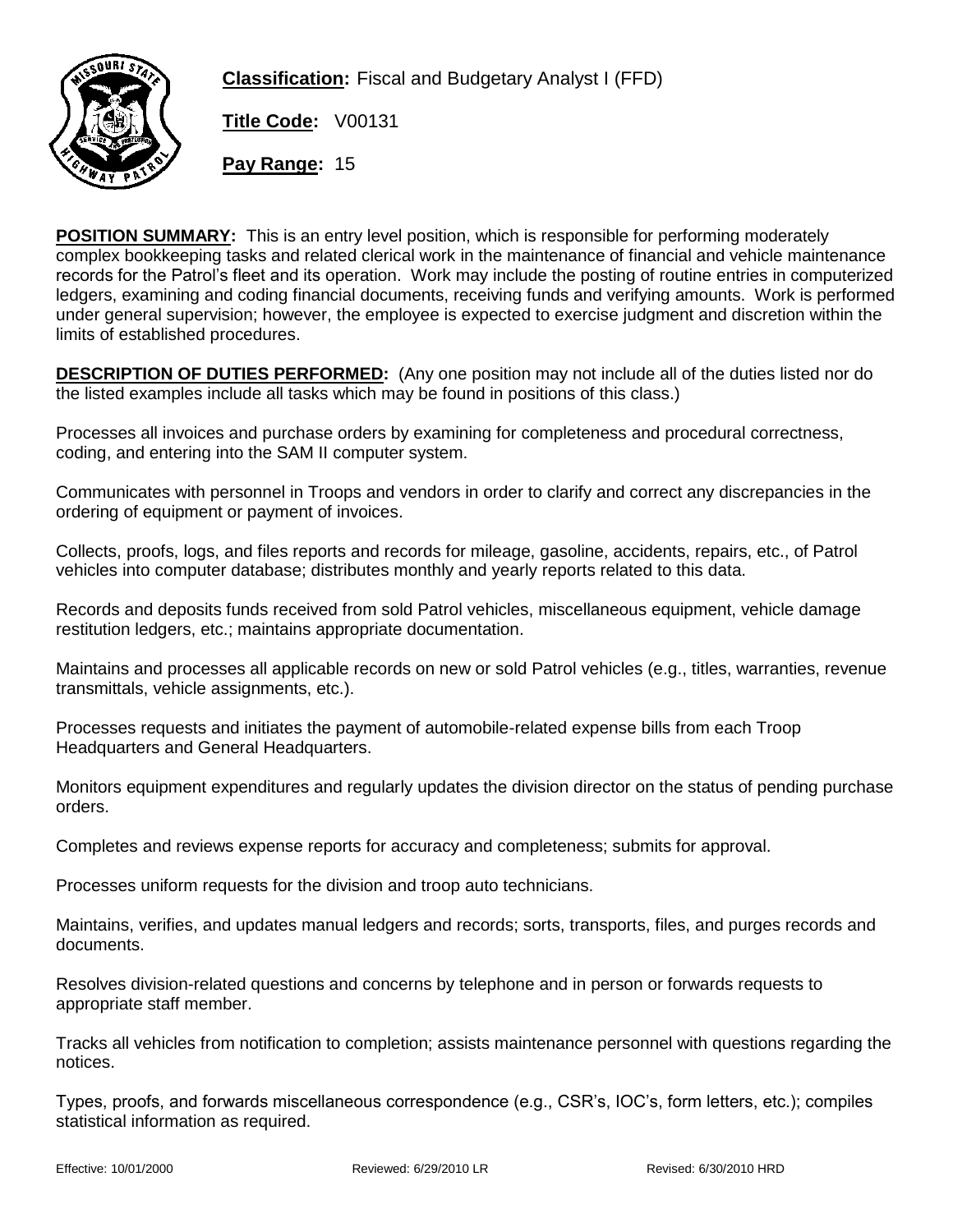Operates office equipment (e.g., typewriter, calculator, copier, personal computer, fax machine, telephone, printer, shredder, etc.).

Maintains a division vendor list, as well as adding new vendors to SAM II.

Performs other related work as assigned.

## **REQUIRED KNOWLEDGE, SKILLS, AND ABILITIES:** Knowledge of general office procedures.

Knowledge of personal computer operations and a variety of spreadsheets and word processing programs.

Ability to learn bookkeeping principles and practices.

Ability to learn state purchasing regulations with regard to state contracts.

Ability to apply general bookkeeping principles in the recording of appropriations, allotments, encumbrances, and expenditures.

Ability to maintain various computerized and hard copy records and files.

Ability to verify documents produced and received, and take proper steps to reconcile errors.

Ability to expedite a voluminous flow of detailed work.

Ability to work independently with general supervision.

Ability to exercise judgment and discretion.

Ability to make arithmetic calculations with speed and accuracy.

Ability to understand and follow verbal and written directions.

Ability to organize and prioritize work effectively.

Ability to operate basic office equipment as detailed in the description of duties.

Ability to handle restricted and confidential information in a professional manner and maintain the information as such.

Ability to communicate in English clearly and concisely, both orally and in writing.

Ability to establish and maintain harmonious working relations with others.

Ability to work with material that may be of a sexual nature relating to criminal activity (e.g., written material, photographs, and/or verbal language, etc.).

Ability to work hours as assigned.